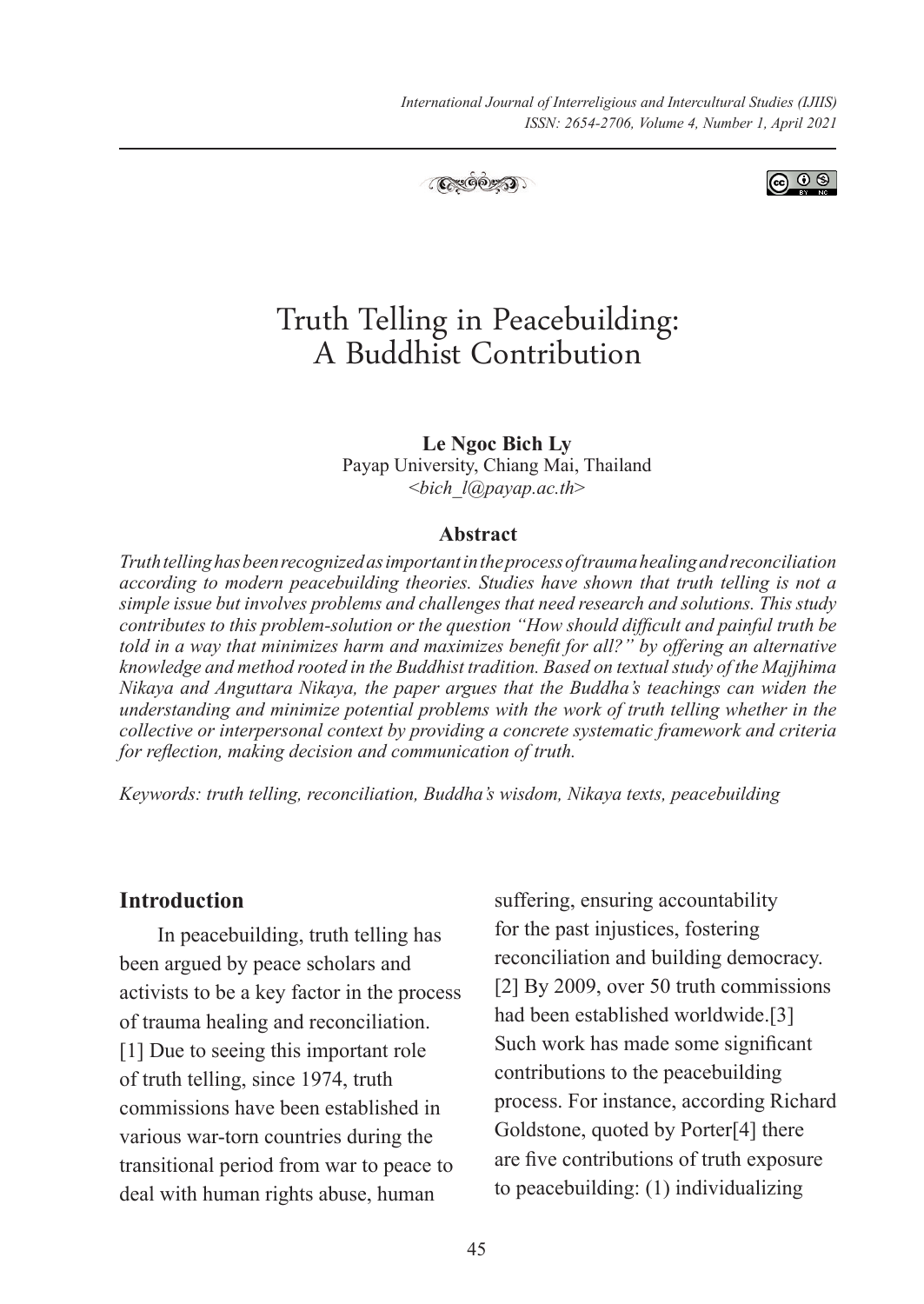guilt and avoiding imposing guilt on the whole group; (2) bringing public and official acknowledgment of the victims; (3) ensuring accurate and faithful record of history; (4) ensuring effective criminal justice; and (5) revealing a systemic pattern of violence. Porter also adds that truth telling is important to restore the humanity and dignity of the victims, preventing similar future crimes, and moving positively into the future.[5]

However, literature on truth and reconciliation work has revealed that this work of truth telling is not a simple one but has faced several problems and challenges. A highlight of the problem is that the purpose of truth telling for some truth commissions is controlled by those in power to serve the political purpose of national unity and reconciliation rather than to serve justice for the victims and deal with structural transformation.[6] Another problem facing the work of truth telling is that uncovering the violent past experiences can awaken pain and trauma.[7] According to Hamber, revealing truth of the violent past is not always healing. It may create a temporary release for the victim but it masks long-term deeper psychological issues. A study of victims who underwent this truth telling process in Cape Town in 1997 revealed that 50 to 60 percent of the dozens of victims who gave testimonies suffered or regretted after doing it.[8] In some cases, truth commissions were

not effective to enable the survivors of violence especially female victims of sexual abuse to give testimonies in public because of social and cultural constraints. In some cultures, rape is regarded as invisible or normal; and the victims are blamed and stigmatized for the crimes they have suffered. In such cases, women often do not choose the victim identity and keep silent even though they are given the chance to speak out and get the perpetrators accountable.[9]

How should difficult and painful truth be told in a way that minimizes harm and maximizes benefit for all? Scholars and activists have attempted to propose different solutions to the encountered problems. For example, Porter argues that truth telling should serve the purpose of justice and restoration of dignity for the victim rather than for the sake of apology and forgiveness demand; however, it is still a question that how truth telling does not poison the future and the demand for justice is not an exchange of evil for evil.[10] She also argues that truth telling should also take into account issue of difference and equality in order to protect the rights of difference and attend to the needs of the individuals. [11] Dewolf and Geddes propose that a safe environment and relationship building should come before truth telling. They also see the importance of self-reflection on and addressing personal bias and systemic violence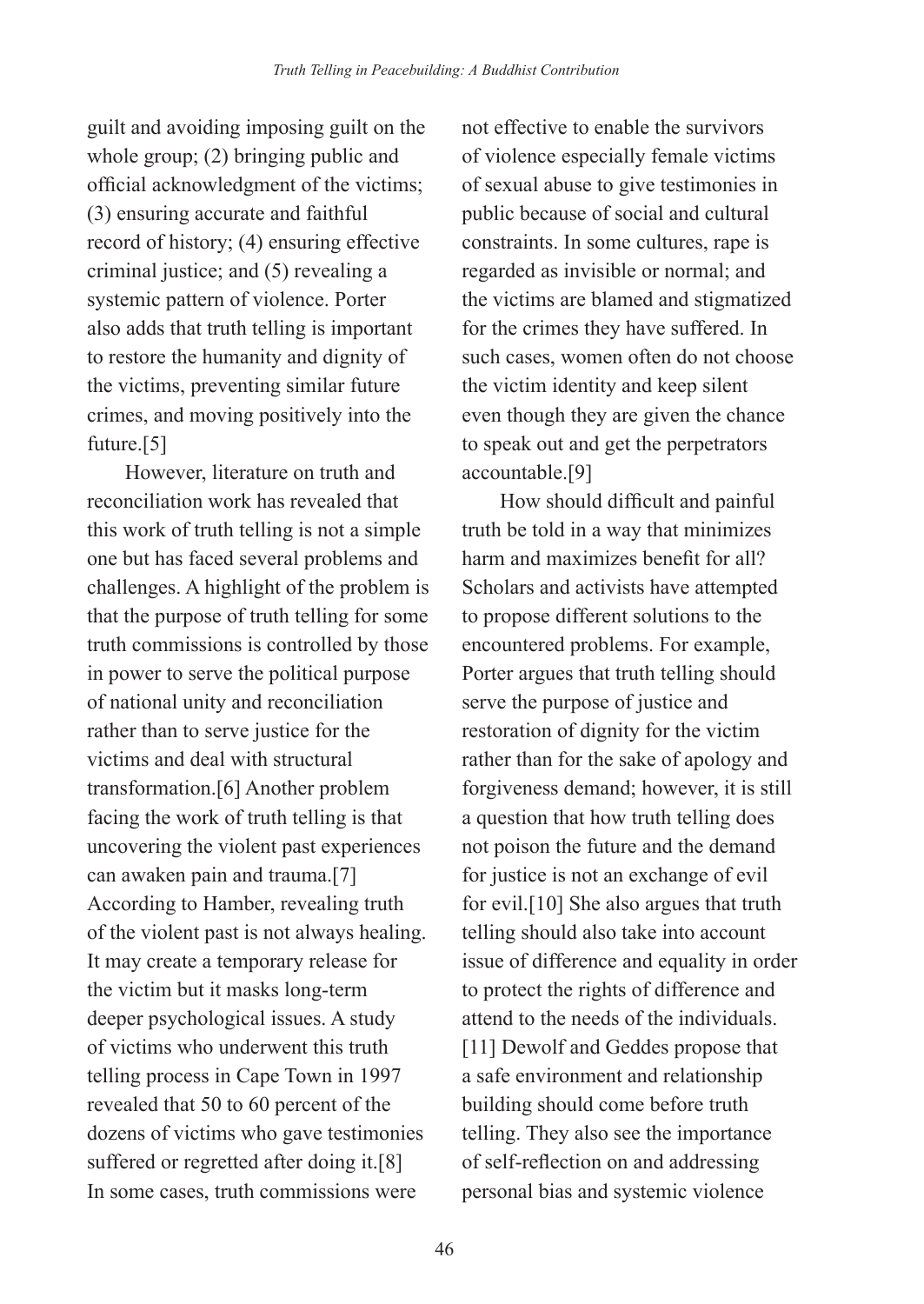in one's culture in order for healing and reconciliation to happen.[12] For Brandon Hamber, in order for truth telling to be effective, the act of truth telling alone and psychological treatment of individuals' post-traumatic symptoms according to Western remedy is not sufficient but it must go with justice and reparations, and attempts to shape the larger society.[13] Sulak Sivaraksa, a Thai Buddhist scholar, proposes that in truth telling, space for expressing anger is important; however, for a positive common future, both victim and perpetrator should overcome the binary thinking of being either victim or perpetrator. Those involved should see both roles within themselves and become mindful of the interconnectedness and universality of shared suffering. Only then can people generate understanding to overcome the ego and have compassion for self and the other.<sup>[14]</sup>

This study does not aim at any specific truth commission or institution. The main purpose of this paper is to contribute theoretically the topic of how to effectively tell difficult truth by offering an alternative way rooted in the Buddha's teachings in the Tipitaka, particularly the Majjhima Nikaya (MN) and Anguttara Nikaya (AN). [15] There is a growing interest in exploring Buddhist contributions to communication ethics[16] and peace studies.[17] However, I have not found any study directly addressing the

Buddhist perspective on truth telling for peacebuilding. This study contributes to this gap. From a document analysis of the two Buddhist scriptures, I argue that the Buddha's teachings can widen the understanding and minimize potential problems with the work of truth telling whether in the collective or interpersonal context by providing a concrete systematic framework and criteria for reflection, making decision and communicating truth as illustrated by the map below:



Figure 1: Buddhist Framework of Truth Telling (Source: This figure is created by the author based on Majjhima Nikaya 21, 44, 58, 61, 63, 65, 88, 95, 139; and Anguttara Nikaya 3.67; 10. 94, 95, 176).

## **Reflection Stage**

According to the Buddha, in truth telling, the most important step to begin with is a thorough reflection before taking any action, whether it is bodily action, speech, or thought. This step determines the quality and result of a conduct. A right understanding of the issue will lead to more positive outcomes while a wrong or bad understanding of it will lead to more negative consequences. Truth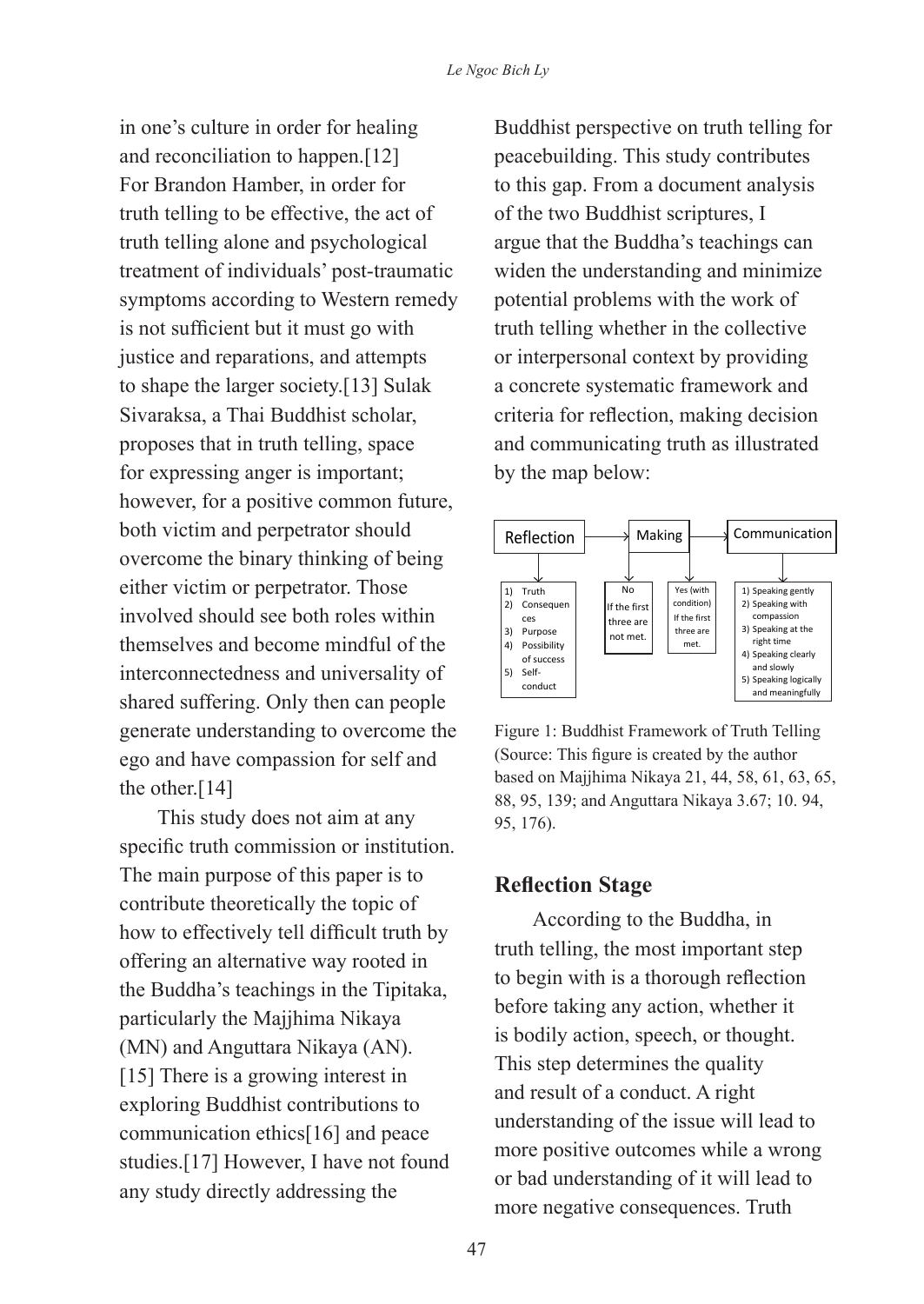telling belongs to the speech conduct. Concerning this issue, the Buddha gave specific criteria for reflection in order to make a wise decision and maximize positive outcomes. Based on my data from Majjhima Nikaya 44, 58, 61, 63, 65, 88, 94, 103, &139; and Anguttara Nikaya 3.67; 10.95, there are five criteria provided by the Buddha:

- 1. Truthfulness of the issue to be spoken: Is it fact? Is it true? (MN 44, 58, 139)
- 2. Consequences of the speech: Does it lead to harm and suffering for oneself, other and both or does it lead to no-harm, to benefit and happiness for oneself, other and both? Will this truth telling increase good states and decrease evil states or the reverse? (MN 61, 88, 94)
- 3. Purpose of speech: Is this truth essential for the transformation of the people involved toward virtue and liberation from suffering? (MN 63, 88, 139; AN 10.95)
- 4. Possibility of Success: Do I have the power to convince the offender to the good way or not? (MN 65, 103; AN 3.67)
- 5. Self-conduct: Am I worthy speaking it? (MN 44).

Firstly, truth telling must begin with the investigation of the truthfulness of the issue to be spoken. At the time of the Buddha, whenever there was an accusation brought to the Buddha's ear, he immediately invited relevant parties to come and asked them to confirm if

the accusation was correct before he made any judgment. In life, truth often has multiple versions rather than one. For example, there are four types of truth emerging from the South African Truth and Reconciliation Commission: factual truth, personal narratives, dialogical truth and restorative truth. [18] A thorough investigation of truth from different perspectives will avoid wrong accusation or unfounded criticism. A wrong accusation or unfounded criticism can harm both the accused and the accuser in a long time.

Secondly, according to the Buddha, knowing something is factual and true is not sufficient to make a decision to speak out. A wise person needs to reflect several times about the consequences of one's speech by asking "Does this truth telling lead to harm and suffering for myself, for the other, and for both or does it lead to non-harm, to benefit and happiness for myself, for the other, and for both?" If after reflection, the person sees that this truth telling once conducted will lead to more negative consequences than positive ones, the Buddha advised that this truth should not be told. With this reflection, it is understandable that some women victims of sexual abuse, as reflected by Porter's studies, chose not to testify their experiences in the public because these women could foresee more negative impacts once they spoke out. [19] Truth telling without a thorough reflection often leads to fear and regret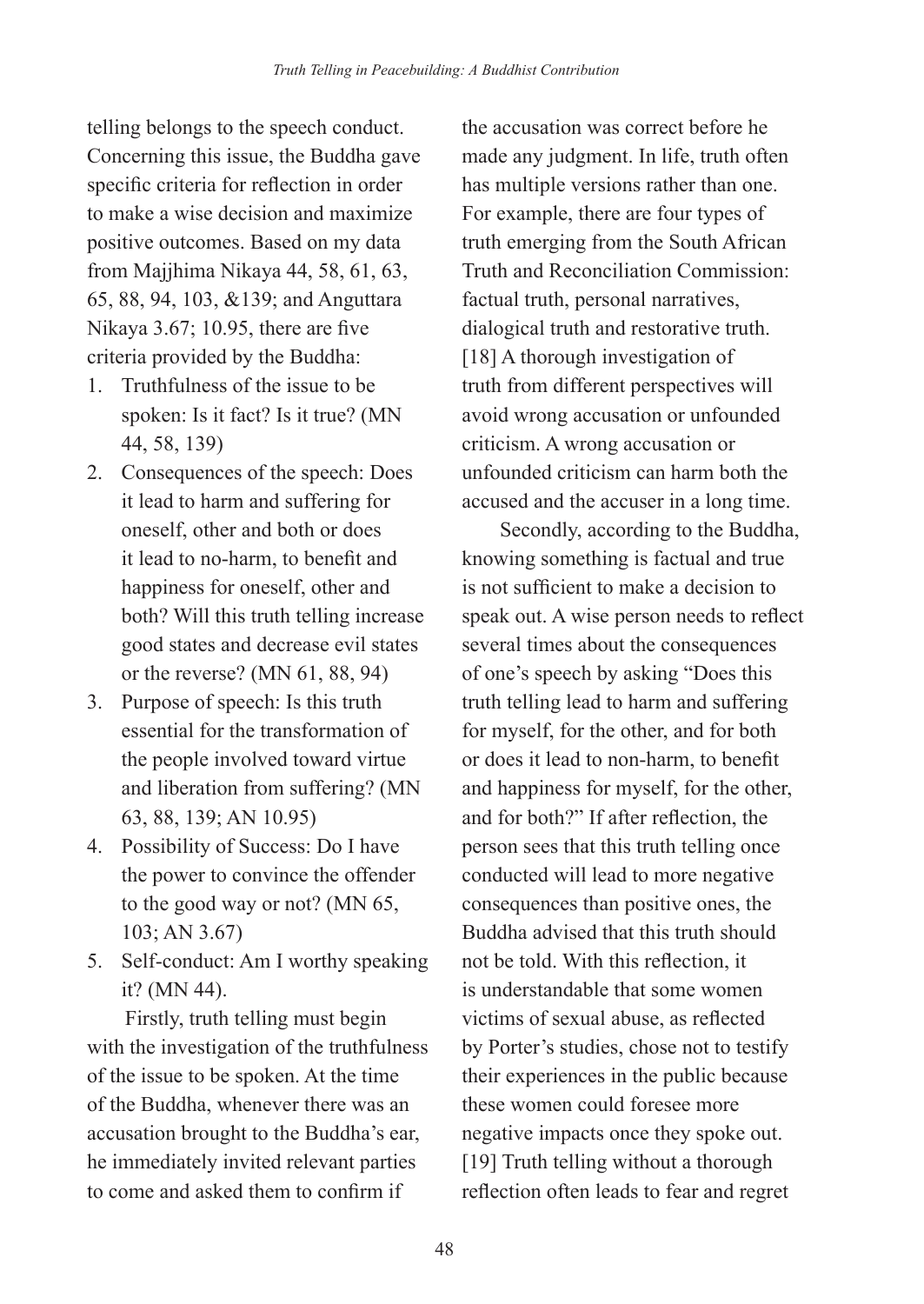such as those who regretted after giving testimonies as reflected by Hamber.[20] Additionally, truth telling as practiced by truth commissions for example has mainly focused on the harm and benefit of the victim. In this respect, the Buddha's teaching can contribute to expanding modern truth telling framework to include consideration about harm and benefits for more entities in the reflection: the offended, the offender, the mediator, and the whole community. This reflection process should be done by all people involved themselves.

Thirdly, according to the Buddha, knowing something is factual, true, and good is not sufficient to make a decision to speak out. A person needs to examine the purpose of her speech to see if this speech is necessary or not. This means: Is this truth essential for the transformation of the people involved toward virtue and liberation from suffering? Concerning the purpose, two levels of understanding can be identified from the Buddha's teachings: the mundane and super-mundane levels. The mundane level aims at training people's moral capacity in worldly gains such as health, wealth, success, and good fortune in the future life. The supramundane or ultimate level aims at complete freedom from suffering by purifying the heart from greed, hatred, and delusion through the threefold training: virtuous living, concentration (which can be understood as mindful

living and tranquility), and wisdom. [21] When reflecting on modern concept and practice of truth telling such as the work of truth commissions, the purpose is mostly restricted to the mundane level with little attention to the moral aspect. In other words, this truth telling is shaped in a dualistic framework: perpetrator-victim, apologyforgiveness, loss-reparations, shame and condemnation for the perpetrator – material and emotional restoration and satisfaction for the victim. At the surface level, this framework of truth telling appears to bring justice and satisfaction to a number of victims as recognized by some studies.[22]

However, there are some problems with this dualistic model. Sivaraksa has mentioned some of them such as the lack of mindfulness of the shared human weaknesses, of suffering and interconnectedness of life, and the gratification of the ego when one thinks one has the right to forgive people. [23] Another problem is that it does not encourage moral excellence but impoverishes human moral agency. That means a moral person is able to overcome the traumatic past and decides one's own dignity based on one's own virtue and wisdom cultivation without depending on an external apology or acknowledgement (Dhammapada 165). [24] If the healing and happiness of a person demands the shame, pain, and suffering back from the other, the cycle of violence will repeat. This person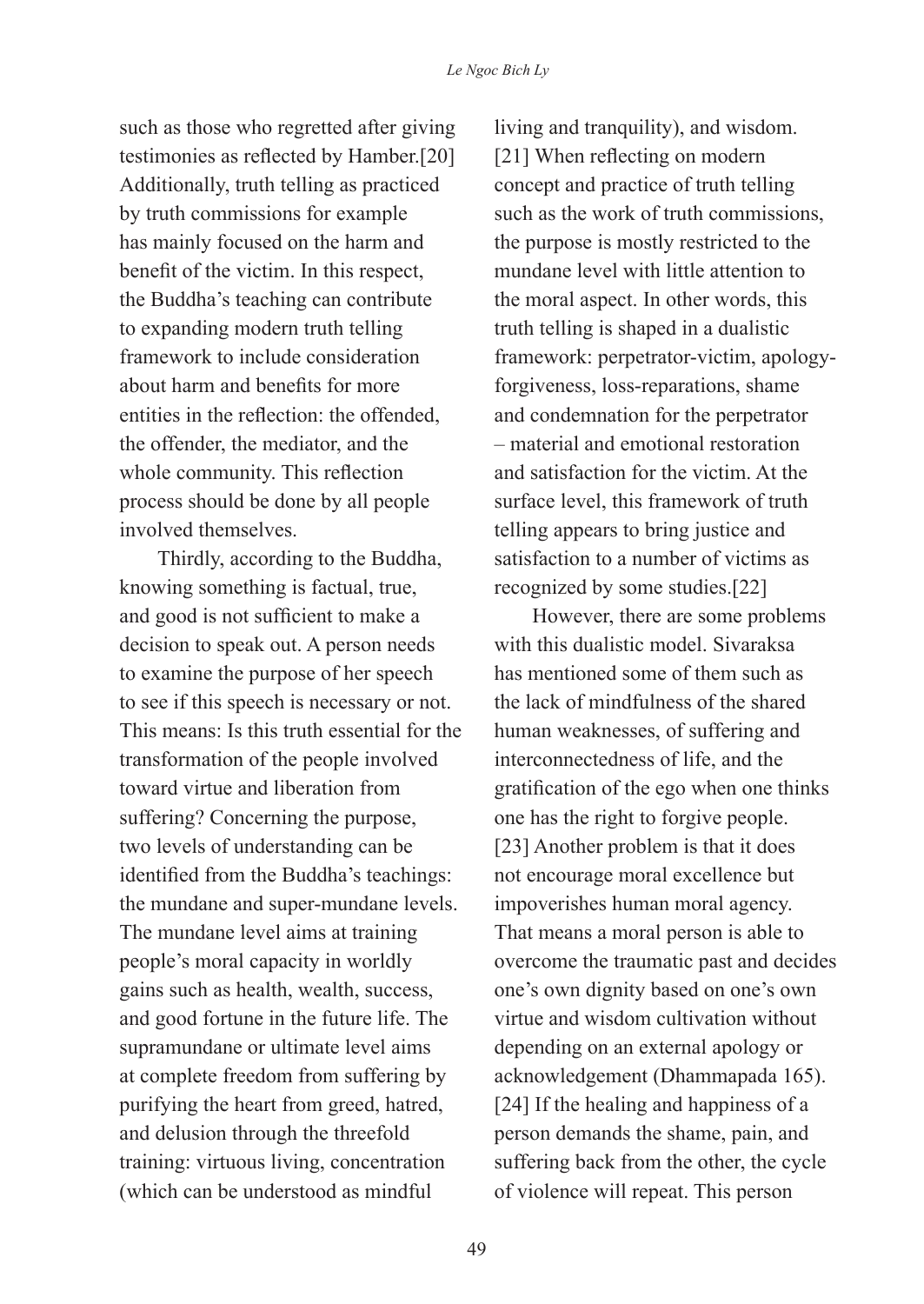defiles his own heart with anger and hatred and also inflicts harm back to the other. Anger and hatred will never cease according to the Buddha's view (AN 3.14-15). Shame and apology should be a free and natural response from the side of the offender as a result of his own moral awakening first for his own benefit and later for the benefit of others. Confession of wrong doing is to help the transgressor release the burden of guilt and suffering inside. It must be done with a self-determination to prevent a similar act in the future. In the Buddha's teaching, knowing shame and fear of blame are two good qualities for a person to cultivate virtue and advance in spiritual practice and for society to be in moral order and harmony. Therefore, it will be a leap in peacebuilding art if truth telling can be practiced in a way that convicts both the accuser's and the accused's inner conscience of their own greed, anger and delusion as the common enemy to get rid of. This truth telling will not exalt one party and shame the other but will transform both toward being better human beings.

Fourthly, the Buddha also mentions a forth factor to be considered in truth telling, i.e. the possibility of success in convincing the offender to return to the good way. This is the gap in theories of truth telling in modern peacebuilding. Modern peacebuilding tends to be activity-oriented and rushes for visible signs of change rather than working internally with the human heart through tranquil mind and penetrative wisdom to perceive reality directly. For the Buddha, affective truth telling requires the wisdom to discern truth recipients' attitudes and capacity to change. Without this discernment, truth telling will be a waste of time and resources and even harm people. The first discernment is to know if the truth receiver has the capacity to discuss or not. The Buddha gave some methods to recognize this: (i) by observing how the person responds to questions; (ii) by observing the person's verbal and non-verbal reactions and attitudes. For the first method, if a person does not answer a reasonable question according to what the question requires, or avoids the question by asking another one, or change the topic, this person does not have the capacity to discuss. For the second method, if when being asked a reasonable question, the person does not lend an ear, shows anger, hatred, and disappointment, or responds with abusive words, insulting, taking advantage of the weaknesses of the other, or talks with hatred, prejudice, pride and self-assertion, this person has no capacity to discuss (AN 3.67). A wise person would not waste time talking when encountering a person who shows these symptoms. The second discernment to be made in truth telling is to distinguish the truth recipient's personality in order to have appropriate treatment. The Buddha discerns three types of personality: a stubborn wrong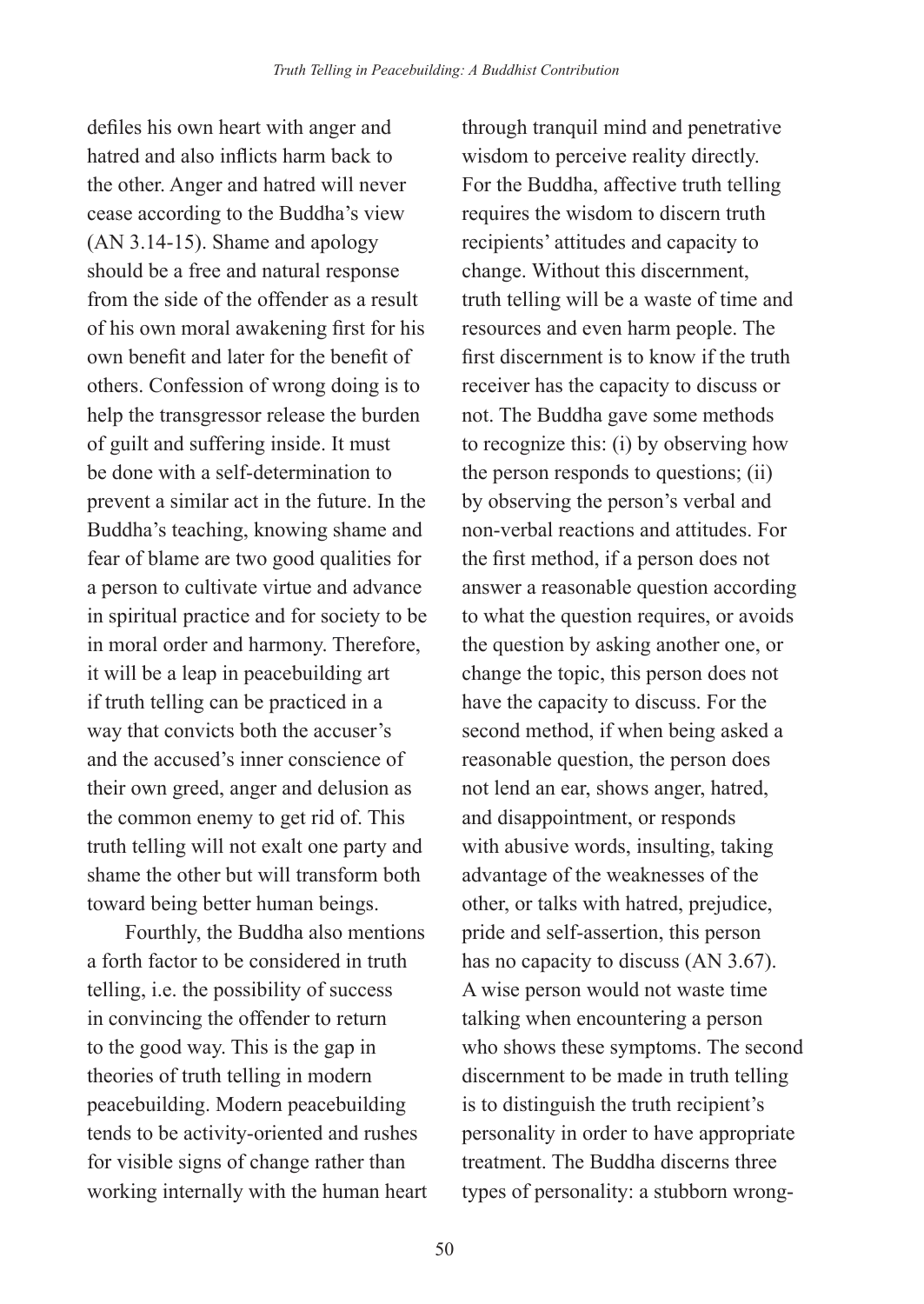doer, an easy-to-talk wrong-doer, and a wrong-doer who has little faith and kindness remained. A stubborn wrongdoer does not show willingness to change after making offences while an easy-to-talk person shows willingness to change after making offences. The Buddha advises that the stubborn wrong-doer needs a stricter treatment while the easy-to-talk wrong-doer can be quickly forgiven. The third type needs to be treated with kindness and tolerance so that his little faith and little kindness will be protected and will not deteriorate (MN 65). The third discernment to be made in truth telling is to discern who is the easyto-talk person and if the transgressor will be convinced to return to the good way. The Buddha teaches that when conflict happens, a mediator should approach the easy-to-talk person from each side first. In case of individual offences, the accuser or mediator, after having investigated carefully, should consider if he or she has the power to convince the offender to return to the good way or not. If she sees that this truth telling will bring frustration for both herself and the offender and she has no power to convince the offender to return to the good way, the Buddha advises that the mediator should restrain from doing it (MN103). Therefore, being able to reflect on this criterion of truth recipient's attitude and capacity to change will help the work of truth telling in peacebuilding save much time

and become more effective.

Lastly, there is one more factor to be considered in truth telling that the Buddha particularly taught his own disciples. It is a self-evaluation of one's own conduct before one wants to accuse another person. The Buddha gave five criteria for self-reflection which can be generalized as the following: (1) "Is my bodily conduct good and blameless?" (2) "Is my verbal conduct good and blameless?" (3) "Do I have compassion and without hatred for this offender?" (4) "Am I a learning and practicing person of the teachings of the tradition?" and (5) "Do I know and apply well the rules and principles of the tradition?" The Buddha taught that if after reflection and the person does not meet one of these, this person should not go forward with the accusation of another. The purpose of this reflection is to protect the truth teller from potential danger such as being shamed and accused back by the offender if this truth teller's life has fault and weaknesses. Principle (3) also helps to safeguard the truth teller from heart defilement. Accusation should be directed toward goodness and transformation for the offender rather than malicious destruction of him or her. This principle protects both the accuser and the accused from potential evil. Usually people do not see their own evil in the heart when they direct their accusation toward the evil outside. Anger, hatred, malice and the will to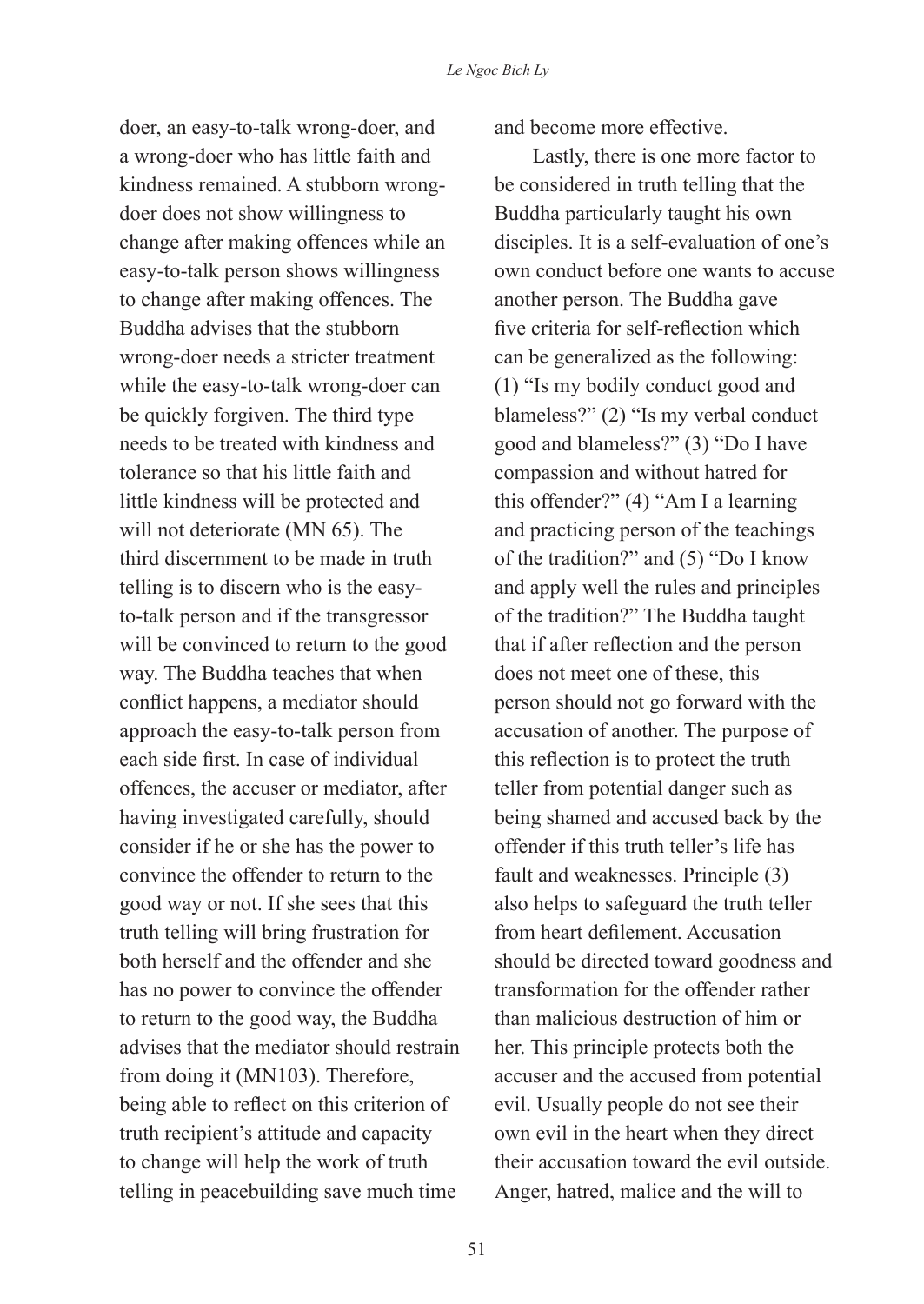revenge are the evil inside a person. Once it is expressed outside, it will create another violent event. Therefore, truth telling will be harmful for both the speaker and the listener if the truth teller does not check his own conduct in deed, speech, and thought.

In short, these are the five criteria that the Buddha gave for a truth teller to reflect before making a decision to tell the truth or not. This reflection stage is the decisive stage for truth telling process because it will determine the quality and outcome of it. In modern truth telling, it seems that this stage does not receive much attention and practice. The literature reveals that truth telling such as the work done by truth commissions is a matter of "trying and learning", "learning by doing", "making mistakes and correcting them". Word can kill and destroy people without time and weapon. Therefore, this reflection method from Buddhism can make a contribution to make the work of truth telling more efficient and prevent potential harms.

# **Making Decision Stage**

The second stage in truth telling process is making decision whether the truth should be spoken or not. Ideally if all the five criteria in the reflection stage are met, this truth telling is definitely a good thing to do. Basically the Buddha stressed the first three criteria (truthfulness, consequences, and purpose relevance) as uncompromising

principles for making decision to speak out the truth (MN 58, 61, 88). If these three are met, it is sufficient for a person to speak out the truth against another person's offence. If not, this truth should not be spoken out. The last two criteria (the possibility of success and selfconduct) require care and compassion as the decisive factors to go forward despite the unfavorable scenario. This is true in the experience of the Buddha. In some cases, the Buddha saw that it was difficult to make the person return to the good way; however, he still wanted to try out of his compassion for the offender (MN 58, 128). Concerning the fifth principle of the worthiness of the speaker, if the truth teller is aware of his own weaknesses and potential danger that may happen to himself, and still sees that this truth telling is essential for the wellbeing of the offender and the community, out of care and compassion for all, this person can go forward with truth telling wisely such as reporting the issue to a knowledgeable superior rather than directly confronting the fellow offender. In the Buddha's practicing community, reporting wrong conduct of each other to the Buddha is a common practice among the learning monks to protect the community from the influence of evil conduct (MN 48, 128; AN 2.15, 9.11). Overall, the Buddha's framework aims at individual's empowerment and full responsibility for one's own conduct and consequences.

Literature on truth commissions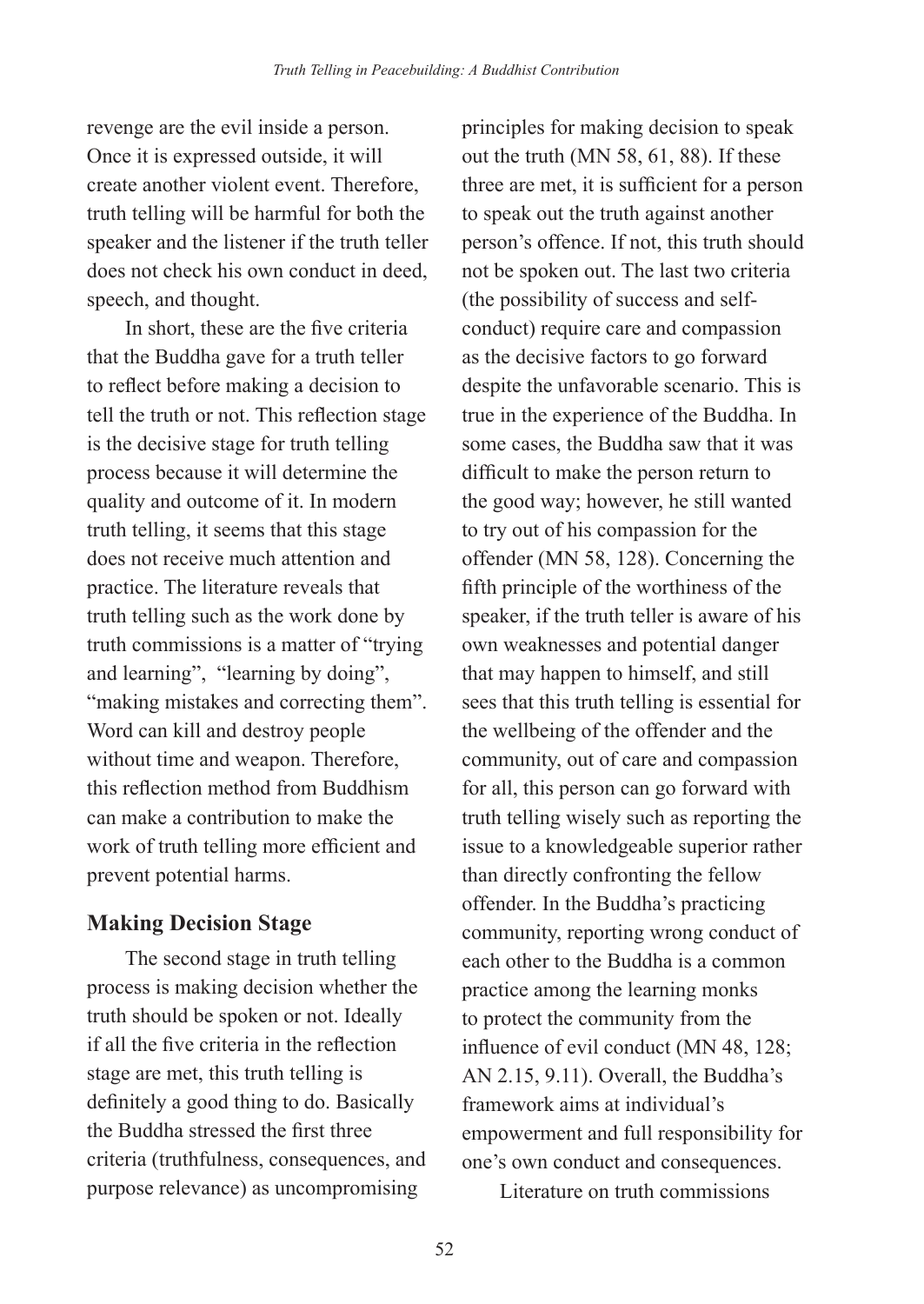reflected this decision making stage. For instance, according Porter's study, people have different responses in this decision stage: some decided to forget; some spoke out; some resisted; some kept silent. She explained the women victims' silence from a gender perspective but admitted that their personal motivations were not a straightforward issue.[25] Studies revealed that many of those who spoke out because they were motivated by a promise to receive amnesty for the perpetrator or by an expectation to get justice and compensations for the victim. These two motivations are vulnerable ones because they follow a one-sided logic without considering the risks and benefits of other entities (principles 2 and 3 in the Buddha's framework). Indeed, studies have shown that these two motivations gave rise to criticisms and dissatisfactions from different groups of people.[26] If applying the Buddha's framework for the truth telling work, those involved in the process should be provided with sufficient information and the five criteria for their reflection practice. Once they are clear about their own motivations, benefit for themselves and others, and potential consequences, they will be able to make a responsible decision and accept whatever the result that will come. They will be empowered as a co-problem-solver together with other people involved rather than a dependent recipient of benefit promised

and provided by someone else.

# **Communication Stage**

The third stage in the Buddha's framework of truth telling is communicating truth. Effective truth telling is an art. The Buddha gave concrete criteria for discernment and practice. This paper lists 5 of them:

- 1. Speaking gently (MN 21, 44; AN 10.176)
- 2. Speaking with compassion (MN 21, 44; AN 10.176)
- 3. Speaking at the right time (MN 21, 58, 139; AN 10.176)
- 4. Speaking clearly and slowly (MN 139)
- 5. Speaking logically and meaningfully (AN 10.176)

When people are in conflict, it is difficult for them to conquer their negative emotions and thoughts toward each other. However, hostile attitudes and harsh speeches are difficult for the other to accept. Consequently conflict can prolong and even get worse when people hurt each other with word weapons. The Buddha taught that when a person does not return anger and harsh words for anger and harsh words, the person who has first thrown anger and harsh words will understand it himself and calm down naturally. Non-anger and compassion are the remedy for both the self and the other (Samyuttara Nikaya 4.2).[27] So speaking gently and lovingly aids the success of truth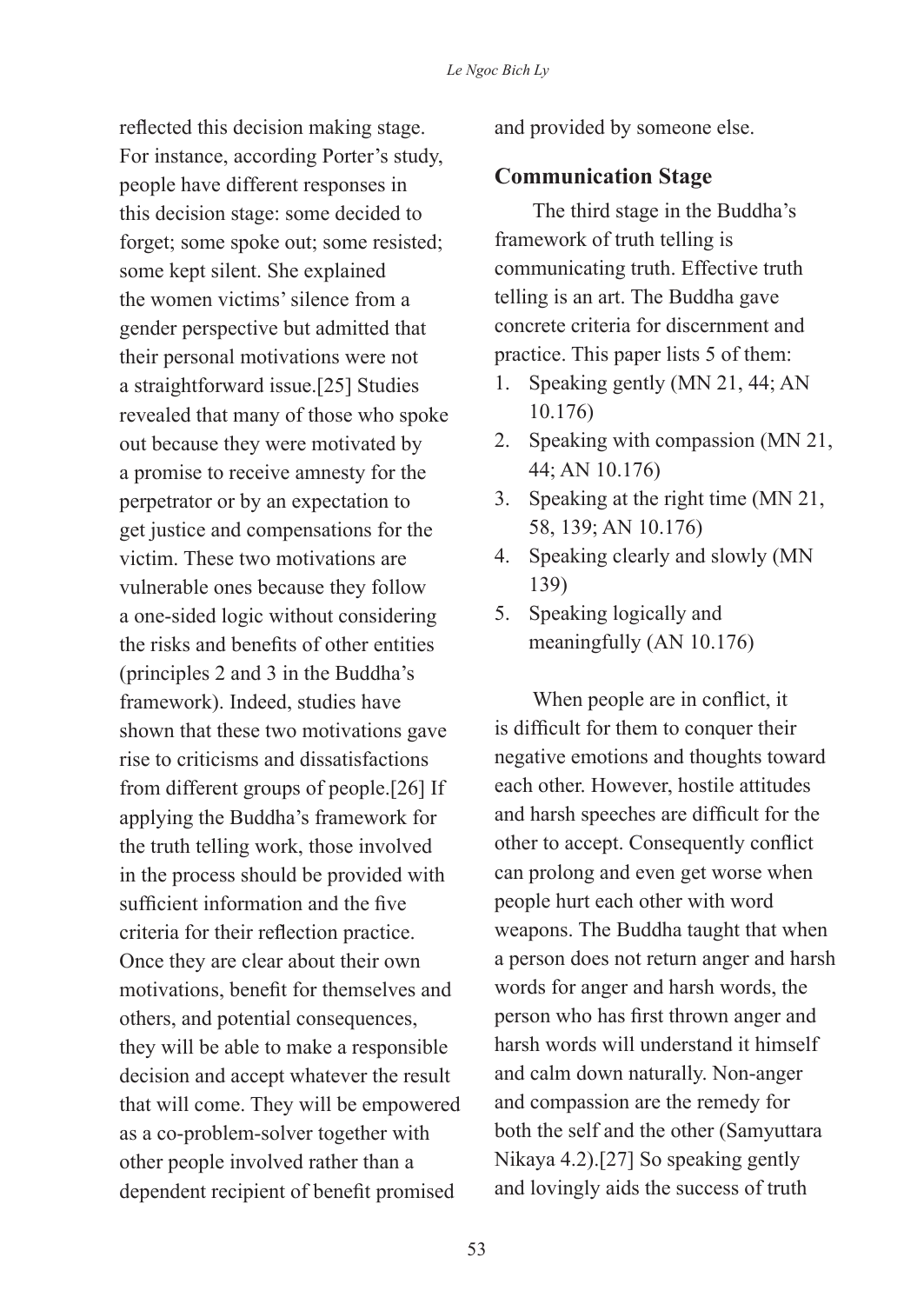communication. The timing is also important in truth telling because the truth will have greater chance to be received by the other. For the Buddha, this skill requires wisdom through practice rather than a ready-made formula. When the Buddha dialogued with another person, he often observed the person's attitudes and readiness of the heart before he decided to proceed with a deeper and more difficult truth. The Buddha also advised that speaking slowly and clearly will avoid five problems: (1) body tires; (2) thought suffers; (3) sound suffers; (4) the throat is affected; and (5) clarity and comprehension are affected (MN 139). When a person speaks clearly and slowly, it will save both time and energy for both the speaker and the listener and the message can be well communicated. Concerning the last criterion – speaking logically and meaningfully, this principle means that the truth should be presented in a way that both parties can comprehend and discuss. This principle helps to avoid unproductive ways of communicating truth such as one-sided imposition of one's view, irrelevant and unfounded speech, bias and prejudice.

In modern theories of truth telling, it seems that this communication stage has not received any attention yet. In this sense, the Buddha's wisdom of truth communication can be an insight for the work of truth and reconciliation.

### **Conclusion**

In conclusion, the paper has argued that the Buddha's teachings on truth telling can significantly contribute to the theoretical knowledge of truth telling and reconciliation work in modern peacebuilding by providing a concrete systematic framework and criteria for reflection, making decision and communication of truth. The reflection stage is the most important step that will determine the quality and outcome of truth telling; however, this stage seems to be overlooked in modern practice of truth telling. So is the communication stage. Modern peacebuilding can learn from the Buddha's wisdom to enhance the work of truth telling and reconciliation by reflecting on the five criteria: (1) "Is it true?", (2) "Is it good?", (3) "Is it necessary?", (4) "Do I have the power to convince the other person to return to the good way?", and (5) "Am I worthy speaking it?" before making decision for truth telling, and by learning the five methods of truth communication: (1) speaking gently, (2) speaking with compassion, (3) speaking at the right time, (4) speaking clearly and slowly, and (5) speaking logically and meaningfully.

The paper does not claim that Buddhist way alone can solve the problem of peacebuilding today. Nevertheless, the unique contribution of Buddhism to human wisdom and practical methods for the work of truth telling and reconciliation cannot be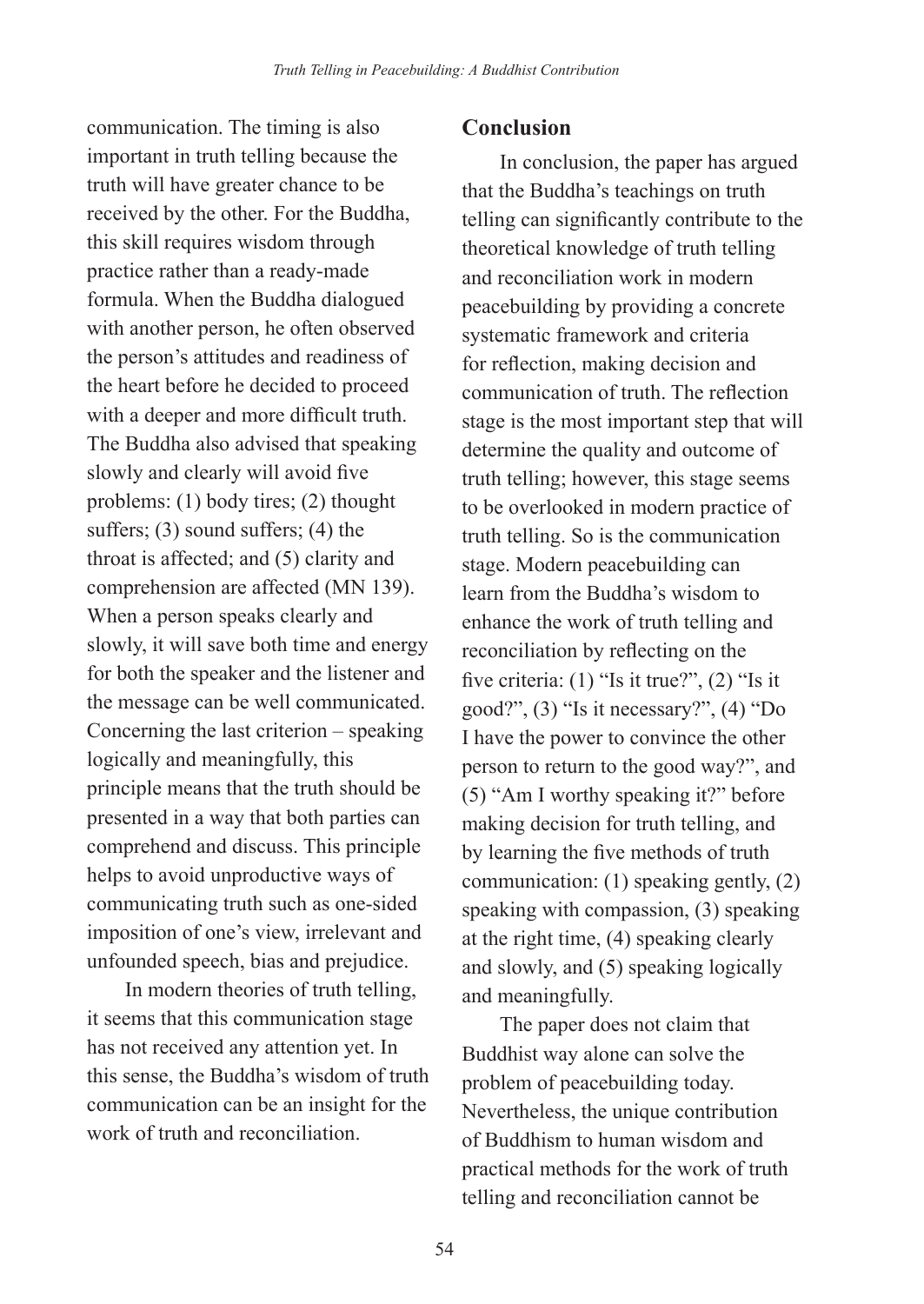denied. While the majority of scholarly studies of the topic focus on external factors such as fairness, healing of psychological symptoms, political, cultural and social change, the Buddha's knowledge and methods penetrate the deepest structure of the human heart

and moral laws and aim at individual's wholesome empowerment and autonomy in the face of all adversity and suffering. If both methods are combined, peacebuilding will have a better future.[]

#### **References**

- [1] Thomas Norman DeWolf and Jodie Geddes, *The Little Book of Racial Healing: Coming to the Table for Truth-Telling*, Liberation, and Transformation (Simon and Schuster, 2019), 22–38; John Paul Lederach, *Building Peace: Sustainable Reconciliation in Divided Societies* (Washington, D.C: United States Institute of Peace, 1998), 26–31; Elisabeth Porter, Peacebuilding: Women in International Perspective (Routledge, 2007), 141.
- [2] Porter, *Peacebuilding*, 127, 136.
- [3] Hamber, Brandon. *Transforming Societies after Political Violence: Truth, Reconciliation, and Mental Health* (London & New York: Springer, 2008), 27.
- [4] Porter, *Peacebuilding*, 105.
- [5] Porter, 108–9, 134–48.
- [6] Hamber, Brandon. *Transforming Societies after Political Violence: Truth, Reconciliation, and Mental Health*, 12–14, 148–53.
- [7] Hamber, Brandon. 46; Porter, Peacebuilding, 133.
- [8] Hamber, Brandon. *Transforming Societies after Political Violence: Truth, Reconciliation, and Mental Health*, 65–66.
- [9] Porter, *Peacebuilding*, 107–8, 120–21.
- [10] Porter, 122–29, 167–68.
- [11] Porter, 109–10.
- [12] DeWolf and Geddes, *The Little Book of Racial Healing*, 22–38.
- [13] Hamber, Brandon. *Transforming Societies after Political Violence: Truth, Reconciliation, and Mental Health*, 2, 21.
- [14] Sulak Sivaraksa. *Conflict, Culture, Change: Engaged Buddhism in a Globalizing World .* Boston: Wisdom Publications. 2005, 30–32.
- [15] Thích Minh Châu (trans.), Kinh Trung Bộ [Majjhima Nikaya T*he Middle Length Discourses of the Buddha*] (Sài Gòn: Thiền Viện Vạn Hạnh, 1986); Thích Minh Châu (trans.), Kinh Tăng Chi Bộ [Anguttara Nikaya] (Sài Gòn: Thiền Viện Vạn Hạnh, 2000).
- [16] Satoshi Ishii, "Conceptualising Asian Communication Ethics: A Buddhist Perspective," *Journal of Multicultural Discourses* 4, no. 1 (2009): 49–60; K. Kitti, *Communications in the Buddha's Tipitaka* (Thailand: ChulaPress, 2014).
- [17] Adam Curle, *Another Way: Positive Response to Contemporary Violence.* Oxford: Jon Carpenter. 1995; Sivaraksa, *Conflict, Culture, Change: Engaged Buddhism in a Globalizing World*; Thich Nhat Tu and Thich Duc Thien, *Mindful Leadership for*